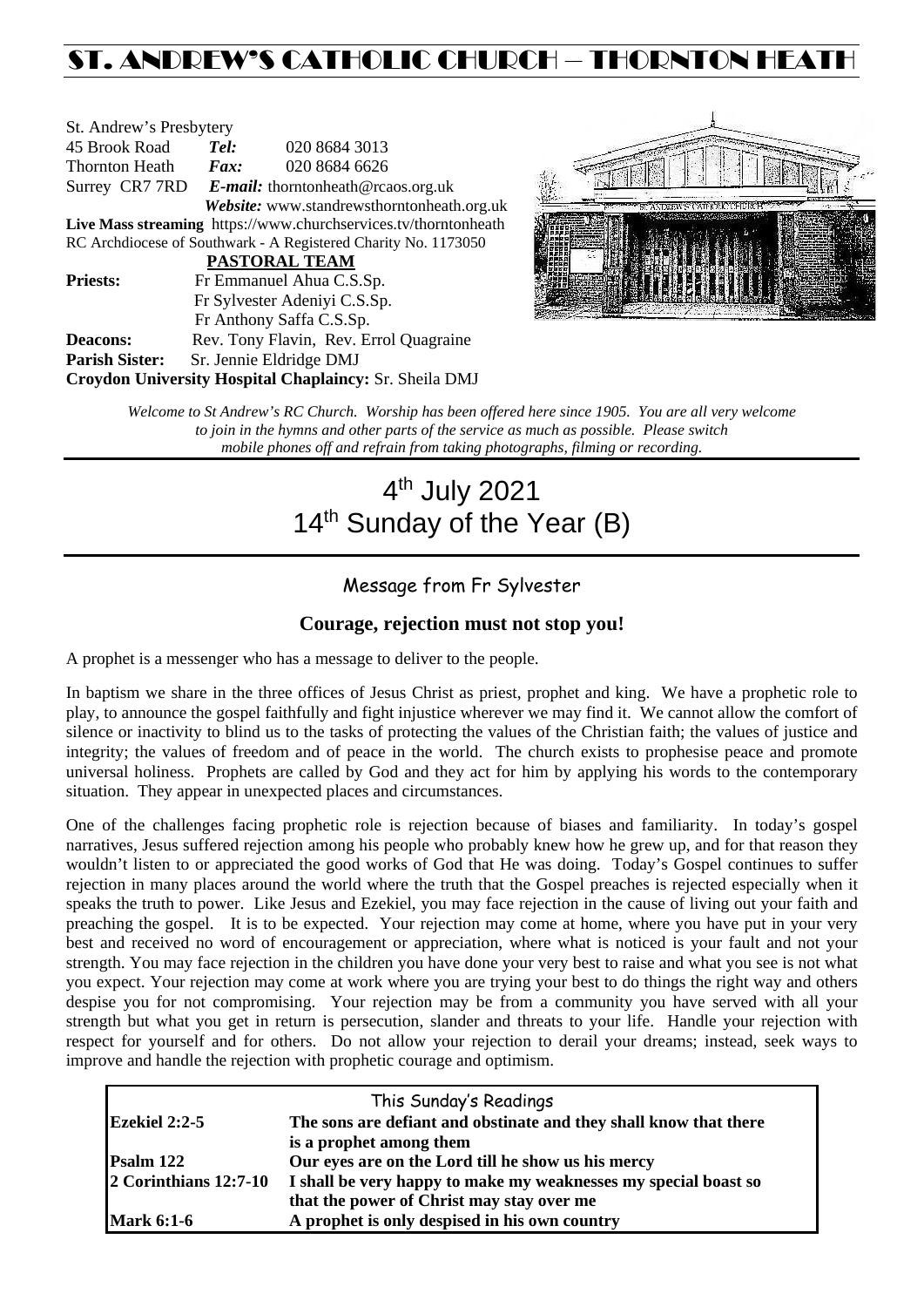| $1.01$ $1.10$ $1.70$           |                    |                                        |                                       |  |  |
|--------------------------------|--------------------|----------------------------------------|---------------------------------------|--|--|
| Sunday $4^{th}$ July           |                    | 6.00pm (Saturday) First Mass of Sunday | <b>Sr Mary Martin RIP</b>             |  |  |
| $14^{th}$ Sunday of the Year   | $9.30$ am          | <b>Mass</b>                            | John Burke RIP and Fr Emmanuel        |  |  |
|                                | 11.30am            | <b>Mass</b>                            | Fr Emmanuel                           |  |  |
|                                | 6.00 <sub>pm</sub> | <b>Mass</b>                            | For the People of the Parish          |  |  |
|                                |                    |                                        |                                       |  |  |
| Monday $5^{th}$ July           | 7.30am             | <b>Mass</b>                            |                                       |  |  |
|                                | 10.00am            | <b>Mass</b>                            | Pasquelina (Rina) Fernandes RIP       |  |  |
| Tuesday $6^{th}$ July          | 7.30am             | <b>Mass</b>                            | Margaret Chambers RIP Anniv           |  |  |
|                                | 10.00am            | <b>Mass</b>                            | Timothy Andradi Snr RIP               |  |  |
| Wednesday 7 <sup>th</sup> July | 7.30am             | Mass                                   | J. Okoroafor – All Souls in Purgatory |  |  |
|                                | 10.00am            | <b>Mass</b>                            | Alba Dourado - Thanksgiving           |  |  |
| Thursday $8^{th}$ July         | 7.30am             | <b>Mass</b>                            |                                       |  |  |
|                                | 10.00am            | <b>Mass</b>                            | Victoria & Vincent Athayde RIP        |  |  |
| Friday $9th$ July              | 7.30am             | <b>Mass</b>                            |                                       |  |  |
|                                | 10.00am            | <b>Mass</b>                            | Joseph Okoroafor & Family - Wellbeing |  |  |
| Saturday 10 <sup>th</sup> July | 9.30am             | <b>Mass</b>                            | Paul Etuka RIP                        |  |  |
|                                | $10.00 - 10.30$ am | <b>Confessions</b>                     |                                       |  |  |
|                                | $5.00 - 5.30$ pm   | <b>Confessions</b>                     |                                       |  |  |
|                                | 6.00 <sub>pm</sub> | <b>First Mass of Sunday</b>            | Patsy Mack RIP                        |  |  |
| Sunday $11^{th}$ July          | 9.30am             | <b>Mass</b>                            | Claude Lebon RIP Anniv                |  |  |
| $15th$ Sunday of the Year      | 11.30am            | <b>Mass</b>                            | <b>Adelaude Sarr RIP Anniv</b>        |  |  |
|                                | 6.00 <sub>pm</sub> | <b>Mass</b>                            | For the People of the Parish          |  |  |

Diary for the Week

Church cleaners: this week: Sancho's Dusters, next week: St Jude's Group

# St. Andrew's Parish Notices

# **FR EMMANUEL**

Congratulations to Fr Emmanuel who celebrates the 23rd anniversary of his ordination to the Priesthood today Sunday 4th July. Please keep him in your prayers.

*"To fall in love with God is the greatest of romance; to seek him the greatest adventure; to find him, the greatest human achievement." (St. Augustine)*

#### **LIVE STREAMING OUR MASSES**

If you would like to live stream our Holy Masses, the address is: <https://www.churchservices.tv/thorntonheath>

# **CONFIRMATIONS AND FIRST HOLY COMMUNIONS**

After discussions with the Clergy and Catechists on whether the Sacraments can safely take place this year and following on from the recent Government announcements regarding lockdown restrictions, the following are:

#### **The Sacrament of Confirmation 2021**

This is for candidates in year 9 and above this summer term. All who wish to be confirmed this year please speak to Sr. Jennie or a Catechist after any weekend Mass in July and stating reasons for wanting to be confirmed. Bishop Paul Hendricks has agreed to administer the Sacrament of Confirmation on Saturday 20th November. *NB Everything is subject to changes in Covid 19 regulations*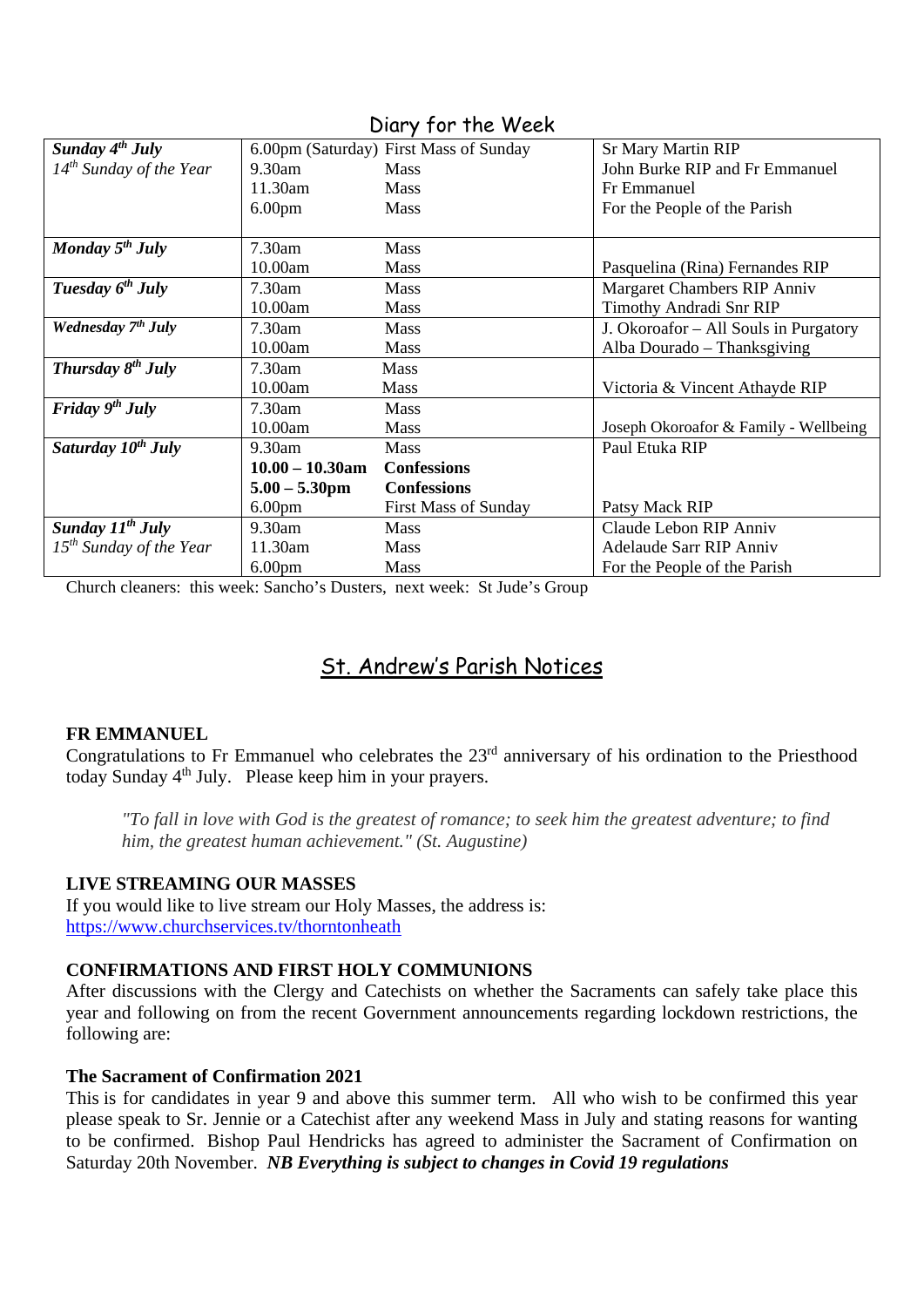#### **First Holy Communions**

For First Holy Communions if you completed our on-line form, our Catechists will be contacting you shortly.

# **ADORATION**

Please come in and spend some time in the presence of Our Lord in the Blessed Sacrament for Adoration every Friday from 10.30am – 12noon.

# **YOUTH CHOIR**

In anticipation of a return to leading the Mass once per month, we would be grateful if parents could kindly contact Maxine if you would like your child/children to sing in the youth choir at St Andrew's. Please call Maxine 07903 401107.

# **DBS RENEWAL FOR VOLUNTEERS IN THE CHURCH**

The Diocese have asked that all volunteers who work with those in groups with children and vulnerable adults, including all Eucharistic ministers and adult altar servers over the age of 18, agree to getting a DBS renewal as soon as is practical. The Diocese is not saying volunteers have to stop their volunteering but given that all such volunteering activities have been in abeyance for a year, now is a very good time to re-evaluate and to adhere to the DBS requirements for your role.

Please contact the Parish Safeguarding representatives, Lesley Brennan 0758 855 0058 or Christine Monaghan 0798 502 4424 for further info.

# **MISSIO RED BOXES**

Missio is the Pope's official charity for overseas mission. Through Missio you provide practical and spiritual care in 157 countries, as well as train local priests, nuns and lay leaders to form and sustain communities of faith. Missio brings the message of God's love to those living in poverty and turmoil overseas. In England and Wales they are known by their distinctive red collection box.

For those of you who have a Missio box, there will be a collection of all monies in the Church on the weekend of 10/11<sup>th</sup> July. For further information about Missio red boxes please call Savio on 07902 933534.

# **SECOND COLLECTION NEXT WEEK**

The second collection next week,  $11<sup>th</sup>$  July, will be for The Apostleship of the Sea (AoS). The AoS is a Catholic charity supporting seafarers worldwide. They provide practical and pastoral care to all seafarers, regardless of nationality or belief. Port chaplains and volunteer ship visitors welcome seafarers, offer welfare service and advice, practical help, care and friendship. The AoS in Great Britain is part of an international network known to the maritime world as Stella Maris, working in more than 250 ports around the world. 90% of world trade is transported by ship, however the life of a modern seafarer can be dangerous and lonely. They may spend up to a year at a time away from home, separated from their family and loved ones and often working in harsh conditions. The AoS relies wholly on voluntary contributions, and can only continue its work through the generous donations of its supporters, particularly this collection. For an appeal talk from Bishop Paul Mason and a video showing some of what Stella Maris does, please visit [www.stellamaris.org.uk/SeaSunday.](http://www.stellamaris.org.uk/SeaSunday) To donate and for more info, please visit: [www.stellmaris.org.uk/donate](http://www.stellmaris.org.uk/donate) or text 'SEA' to 70460 to donate £5. There are also envelopes in the porch if you would like to use one. Thank you.

# **ALL NATIONS CATHOLIC CHARISMATIC GROUP UK - FOODBANK**

The group have launched a food bank project in order to help families who are in need of extra help with regards to some food items. This will be held in St Andrew's hall every second Saturday every month until the end of the year. The next one will be on Saturday  $10<sup>th</sup>$  July approximately from 11.30 – 12.30pm. If you know of any families who may benefit from this, please let them know.